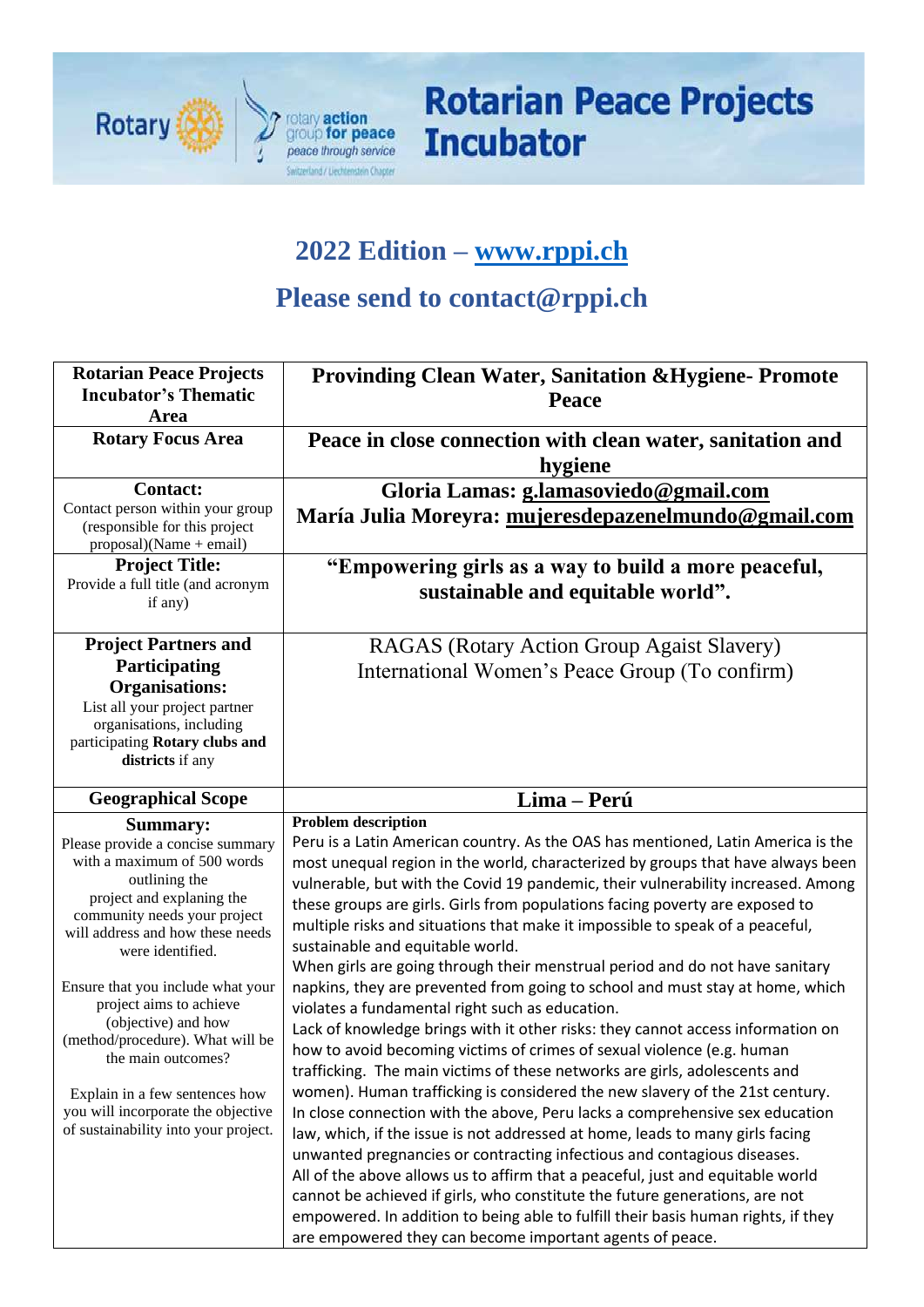#### **Project objectives and goal**

The main goal is to achieve the comprehensive empowerment of girls through actions that will enable them to achieve the long-awaited gender equality and that they do not find themselves in unequal conditions with their male peers. One of the presuppositions of peace is equality.

Objectives:

To ensure that girls' right to education is not suspended because they cannot attend school (in this case because they do not have devices during their menstrual period).

To train girls in the main principles of comprehensive sexual education, in order to avoid unwanted pregnancies or contracting infectious or contagious diseases. Train and raise awareness among girls about human trafficking, a crime that deprives them of their fundamental human rights and has an impact on society as a whole.

#### **Project description**

This project is composed of:

- Access to menstrual cups.
- Training girls in the main tenets of comprehensive sexuality education.
- Training girls in the prevention of human trafficking.

Access to the menstrual cup, which is more hygienic than other menstrual devices and lasts for 10 years, will allow girls not to interrupt their school cycle. Access to clean water is important as menstrual cups need to be sanitized for proper use. For this reason, instructions will be provided by professionals specialized in the subject.

Once it has been ensured that the right to education is not interrupted for the reasons given, empowerment must continue with respect to ensuring that girls have appropriate knowledge to avoid teenage pregnancy and the spread of infectious diseases. Here, the presence of an interdisciplinary team is necessary to provide comprehensive education and to break down certain taboos surrounding this issue.

Finally, and in order to prevent them from becoming victims of one of the most extreme forms of violence, such as human trafficking, it is important to train girls in this area in order to prevent future tragedies. RAGAS, a Rotary group that fights against slavery, is a great trainer in this area.

#### **Sustainability**

Since Rotarians and Peace Fellows will be involved in the project, a committee will be formed to monitor and evaluate each phase of the project. In order to achieve true sustainability, the committee will also be made up of professionals with expertise in the topics addressed by the project. This commission will also accompany the girls in each issue to be addressed. If the expected results are achieved, we hope to be able to replicate it in other areas of Peru that face similar problems. In this way, we will be fulfilling important SDGs: gender equality; good health and

well being; reduced inequalities, peace, justice and strong institutions, among others.

| <b>Beneficiaries:</b> | Direct beneficiaries: girls of Lima (It is included in Excel form) |
|-----------------------|--------------------------------------------------------------------|
|                       | Indirect beneficiaries: the society as a whole.                    |
|                       |                                                                    |